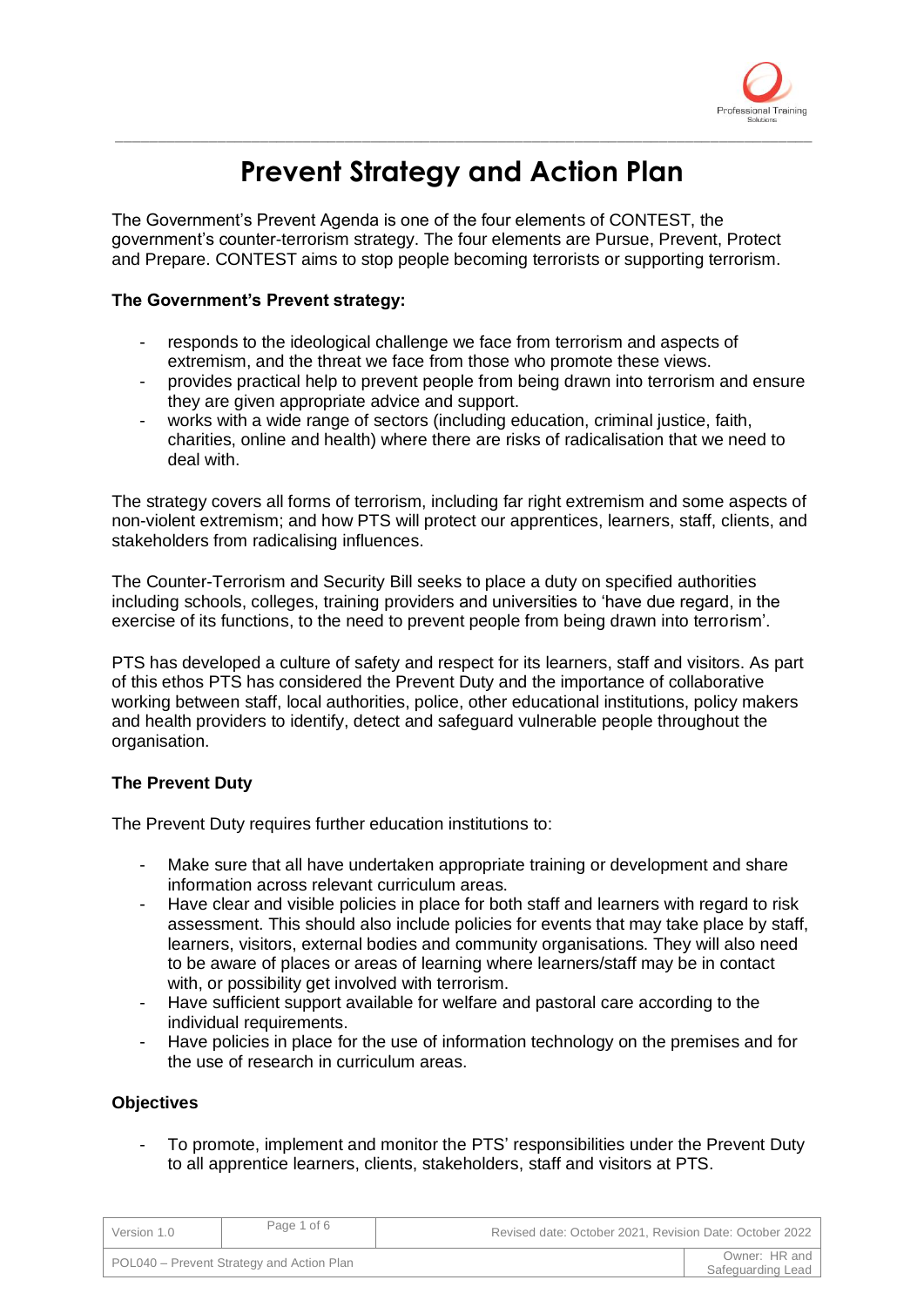

- \_\_\_\_\_\_\_\_\_\_\_\_\_\_\_\_\_\_\_\_\_\_\_\_\_\_\_\_\_\_\_\_\_\_\_\_\_\_\_\_\_\_\_\_\_\_\_\_\_\_\_\_\_\_\_\_\_\_\_\_\_\_\_\_\_\_\_\_\_\_\_\_\_\_\_\_\_\_\_\_\_\_ To promote and embed British Values into the organisation's procedures and curriculum.
	- To protect apprentices and employees from radicalising influences.
	- To ensure apprentices and employees are resilient to extreme narratives
		- Identify changes in behaviour of apprentices and employees.
	- To deal with any issues raises by apprentices or employers.
	- To set a strategy, objectives and an action plan to achieve the Prevent Duty.
	- To ensure apprentice learner and staff safety.
	- To ensure that PTS promotes a culture of non-bullying, non-harassment and nondiscrimination.
	- To provide support for learners who may be at risk, and develop appropriate sources of advice and guidance.
	- To ensure that learners and staff are aware of their roles and responsibilities in preventing violent extremism and radicalisation.

## **British Values**

The Prevent Duty states the British Values that are expected to be embedded into the curriculum are:

- **Democracy**
- The rule of law
- Individual liberty
- Mutual respect
- Tolerance of those with different faiths and beliefs

## *The Prevent Strategy sits within the area of Safeguarding and Child Protection policies and procedures at PTS*

## *Please see also - POL107 - Childprotection, Safeguarding and Prevent Policy*

#### **Roles and Responsibilities**

#### **Learners**

Learners will receive regular training and information in order to inform them of, and raise their awareness of, the Prevent agenda as part of their safeguarding training. This is supported by bespoke tutorials which is delivered each year by their Tutor / Assessor to embed learning.

Information of the Prevent Agenda and Duty is promoted to learners by inclusion in:

- Curriculum, lesson planning and schemes of work Safeguarding poster
- Safeguarding policy and procedures
- Induction information
- Training and development sessions

| Version 1.0 | Page 2 of 6                               | Revised date: October 2021, Revision Date: October 2022 |                                    |
|-------------|-------------------------------------------|---------------------------------------------------------|------------------------------------|
|             | POL040 – Prevent Strategy and Action Plan |                                                         | Owner: HR and<br>Safeguarding Lead |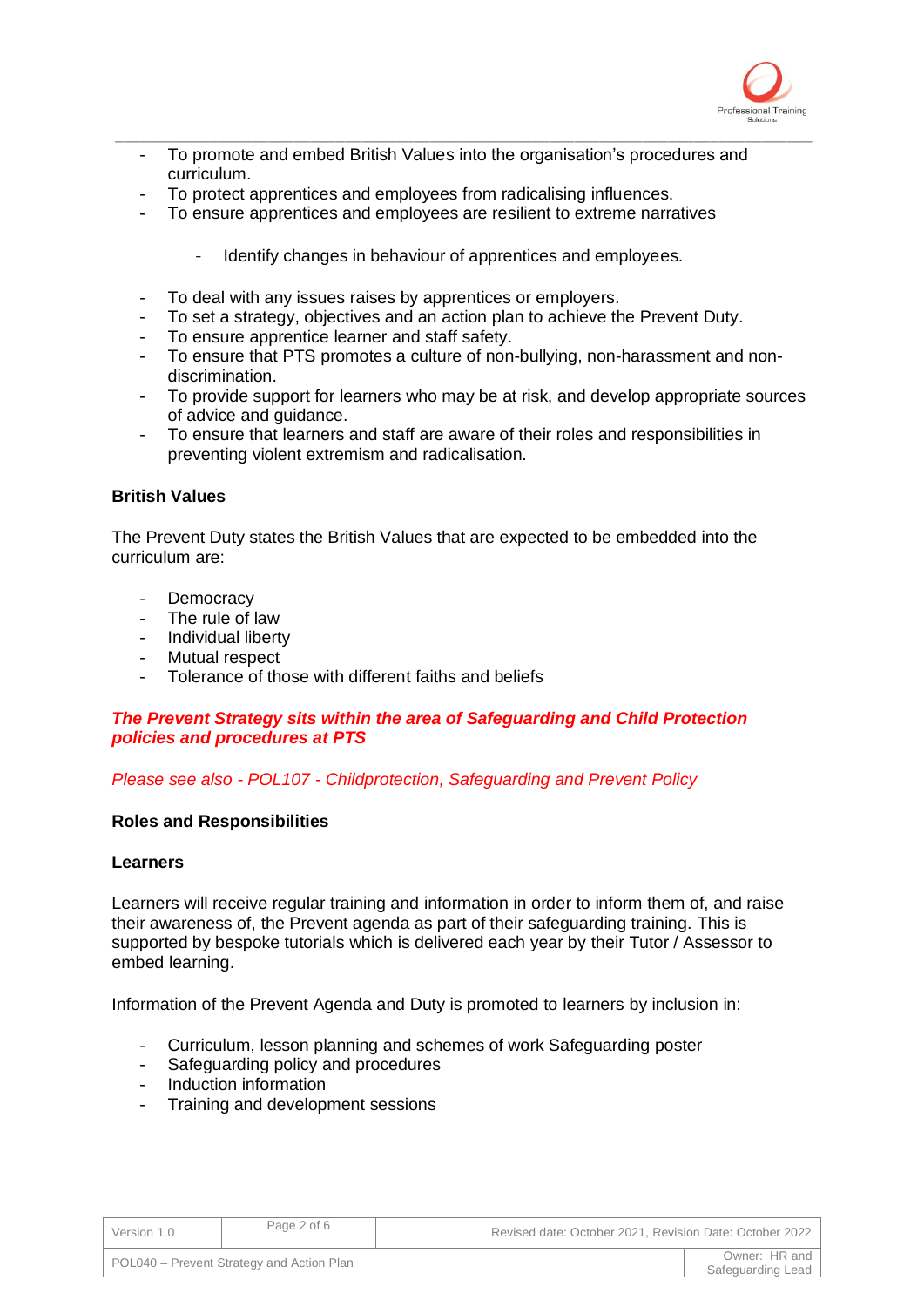

# **Staff**

Staff receive awareness training and guidance on how to deal with:

- Inappropriate material and behaviours and how to ensure apprentices & learners are resilient to extreme narratives.

\_\_\_\_\_\_\_\_\_\_\_\_\_\_\_\_\_\_\_\_\_\_\_\_\_\_\_\_\_\_\_\_\_\_\_\_\_\_\_\_\_\_\_\_\_\_\_\_\_\_\_\_\_\_\_\_\_\_\_\_\_\_\_\_\_\_\_\_\_\_\_\_\_\_\_\_\_\_\_\_\_\_

- Disclosures by learners about their exposure to extremist actions, views or materials Accessing extremist material on line
- Parental or peer concerns
- Intolerance of difference Anti-Western or Anti-British views
- Protecting apprentices & learners from radicalising influences.
- Identifying changes in behaviour of apprentices and learners.
- How to deal with any issues raised by apprentices or learners.

PTS ensures that all staff are familiar with the Prevent agenda, are able to promote British Values, understand how they can recognise practice and behaviours in learners and colleagues and are aware of the course of action to take if they are concerned.

## **Internal Referral Procedure**

Staff should be aware of signs of radicalisation and have the confidence to report their concerns to their Programme Manager.

The Programme manager should then inform the Designated Safeguarding Lead Ann O' Rourke or Safeguarding Deputy, Zoe Huggins who will discuss the matter with other Senior Managers and external agencies as necessary.

The Designated Safeguarding Lead will decide what action is necessary which will include a discussion with the Local Authority. This discussion may be for advice purposes or for a referral.

Any concerns that are brought to the Designated Senior Safeguarding Lead will be considered and, where appropriate, reported under the **CHANNEL** procedure.

| Version 1.0 | Page 3 of 6                               | Revised date: October 2021, Revision Date: October 2022 |                                    |
|-------------|-------------------------------------------|---------------------------------------------------------|------------------------------------|
|             | POL040 – Prevent Strategy and Action Plan |                                                         | Owner: HR and<br>Safeguarding Lead |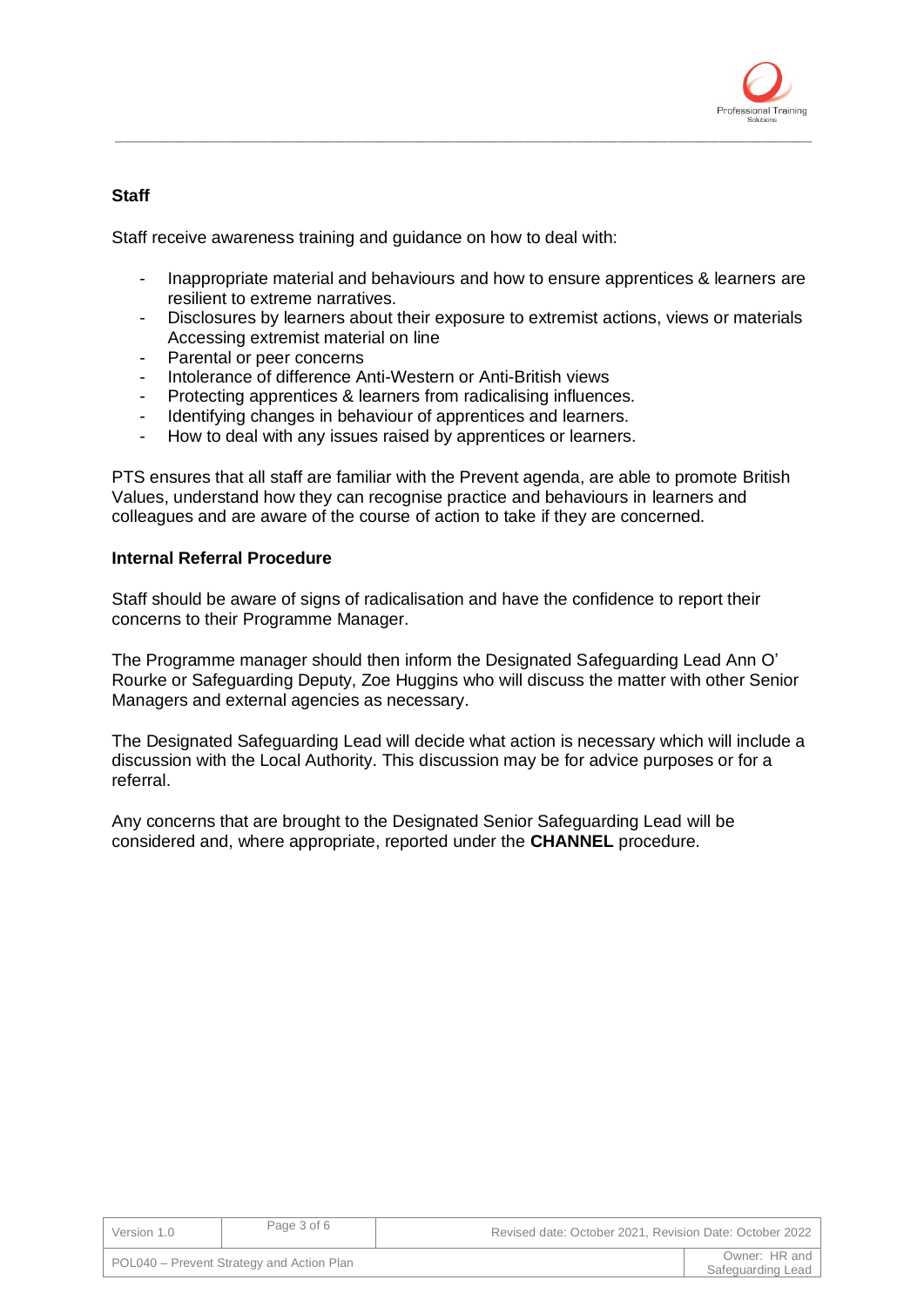

## **Raising a Concern Process**

Member of staff identifies a concern

> Concern reported to **Designated Safeguarding** Lead

Safeguarding Lead gather more information where possible and identifies what further action is required

If there is an immediate risk call 999

If there is no immediate risk

**Contact your MASH** (See useful links)

\_\_\_\_\_\_\_\_\_\_\_\_\_\_\_\_\_\_\_\_\_\_\_\_\_\_\_\_\_\_\_\_\_\_\_\_\_\_\_\_\_\_\_\_\_\_\_\_\_\_\_\_\_\_\_\_\_\_\_\_\_\_\_\_\_\_\_\_\_\_\_\_\_\_\_\_\_\_\_\_\_\_

| Version 1.0 | Page 4 of 6                               | Revised date: October 2021, Revision Date: October 2022 |                                      |
|-------------|-------------------------------------------|---------------------------------------------------------|--------------------------------------|
|             | POL040 – Prevent Strategy and Action Plan |                                                         | Owner: HR and I<br>Safeguarding Lead |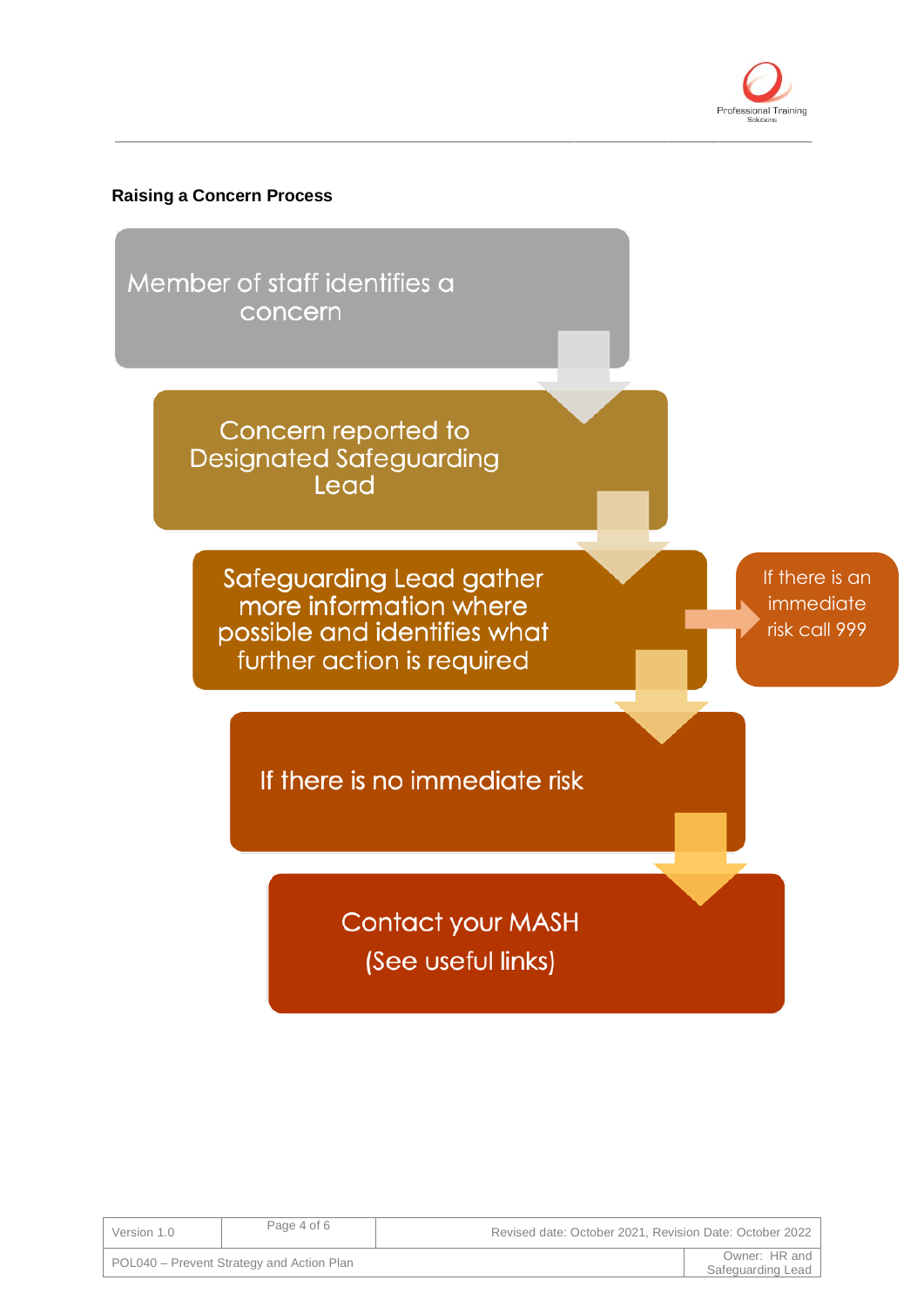

#### \_\_\_\_\_\_\_\_\_\_\_\_\_\_\_\_\_\_\_\_\_\_\_\_\_\_\_\_\_\_\_\_\_\_\_\_\_\_\_\_\_\_\_\_\_\_\_\_\_\_\_\_\_\_\_\_\_\_\_\_\_\_\_\_\_\_\_\_\_\_\_\_\_\_\_\_\_\_\_\_\_\_ **CHANNEL Procedure**

The Police Authority has a CHANNEL procedure in place.

The Police **CHANNEL** procedure is a partnership focused structure and is similar to existing, successful initiatives which aim to support individuals and protect them from harm - such as involvement in drug, knife or gun crime.

**CHANNEL** is about supporting those most at risk of being drawn into violent extremism is about diverting people away from potential threat at an early stage - which prevents them from being drawn into criminal activity.

PTS will engage in the **CHANNEL** process as necessary and will contact the Prevent contact should it have any concerns about a learner, member of staff or visitor.

| <b>Action</b>                                                                                                                                    | <b>Impact of Action</b>                                                                                                                                                         | <b>By Whom</b>                 | <b>Date Achieved</b>   |
|--------------------------------------------------------------------------------------------------------------------------------------------------|---------------------------------------------------------------------------------------------------------------------------------------------------------------------------------|--------------------------------|------------------------|
| The Prevent Agenda to be<br>included within PTS'                                                                                                 | Extremism, terrorism and<br>radicalisation to be treated                                                                                                                        | <b>All Staff</b>               | <b>June 2020</b>       |
| Safeguarding Policy and                                                                                                                          | as a safeguarding issue in                                                                                                                                                      |                                | Updated policy         |
| Procedures.                                                                                                                                      | terms of internal reporting                                                                                                                                                     |                                |                        |
| Staff development sessions<br>for staff to inform and<br>provide more detail on the<br>prevent agenda and their<br>responsibilities              | To understand the prevent<br>duty to establish necessary<br>policies, procedures and<br>training and heighten<br>awareness of staff to<br>recognise early signs of<br>extremism | <b>All Staff</b>               | Ongoing as<br>required |
| <b>Ensure Staff and learners</b><br>are aware of reporting<br>procedures                                                                         | Individuals know how to<br>report concerns                                                                                                                                      | All staff and<br>learners      | Ongoing as<br>required |
| Continue to raise learner<br>awareness of the Prevent<br>Agenda through tutorials<br>and 1 to 1's                                                | Learners recognise the<br>signs of extremism in<br>themselves and others                                                                                                        | <b>All Learners</b>            | Ongoing as<br>required |
| Policies and procedures to<br>be reviews in light of<br>information and training<br>received to ensure the<br>inclusion of the Prevent<br>agenda | Processes to include the<br>Prevent Agenda                                                                                                                                      | Senior<br>management<br>and HR | <b>June 2021</b>       |
| <b>Review the Prevent</b><br><b>Strategy and Action Plan</b><br>annually                                                                         | Up to date, relevant and<br>meaningful strategy and<br>plan in place                                                                                                            | Senior<br>management<br>and HR | <b>June 2021</b>       |
| Revise staff recruitment,<br>selection and induction<br>procedures to ensure that<br>prospective and new<br>employees are aware of the           | Applicants and new staff<br>aware of Prevent within all<br>recruitment and induction<br>documentation and                                                                       | <b>HR</b>                      | Ongoing as<br>required |

# **Prevent Action Plan**

| Version 1.0 | Page 5 of 6                               | Revised date: October 2021. Revision Date: October 2022 |  |
|-------------|-------------------------------------------|---------------------------------------------------------|--|
|             | POL040 – Prevent Strategy and Action Plan | Owner: HR and<br>Safeguarding Lead                      |  |